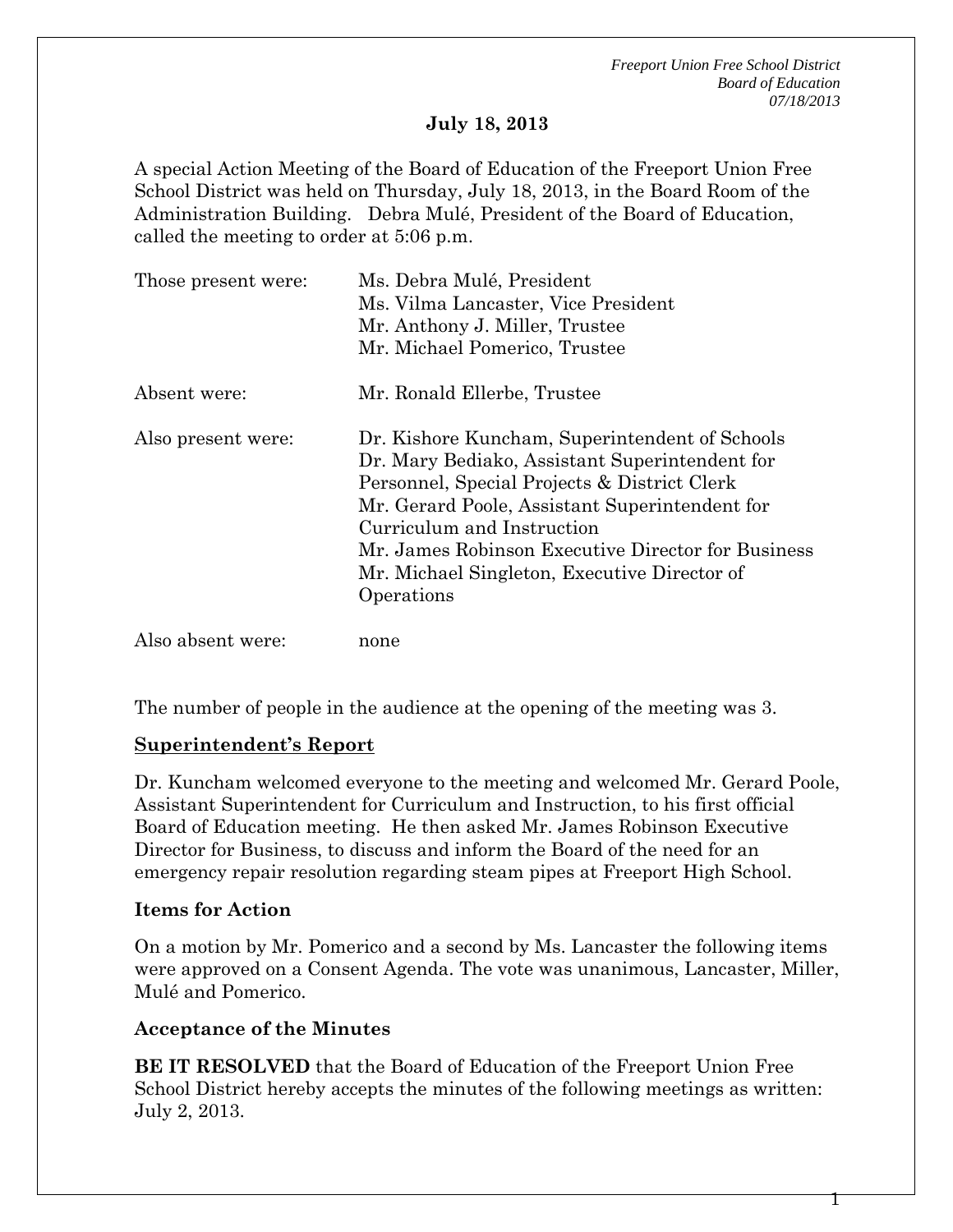## **Leave of Absence**

**BE IT RESOLVED**, that the Board of Education of the Freeport Union Free School District hereby grants a request for leave of absence as listed below:

**Clarissa Espinal,** Typist-Clerk, effective July 8, 2013 through October 6, 2013, for childcare.

**Erika Elmore**, Typist-Clerk, effective June 4, 2013 through June 26, 2013, for health reasons.

# **Resignation of Staff**

**BE IT RESOLVED**, that the Board of Education of the Freeport Union Free School District hereby accepts the letter(s) of resignation from the following staff member(s) as listed below:

**Robyn Schmitt**, Stenographer, effective July 12, 2013, will be relocating upstate.

# **Appointment of Instructional Staff - Probationary**

**BE IT RESOLVED**, that the Board of Education of the Freeport Union Free School District, upon the recommendation of the Superintendent, hereby appoints the individuals listed in the attached Appointment of Staff Report - Temporary, in accordance with the rules of the Board of Regents. These individuals shall possess appropriate certification allowing them to serve as teachers in the public schools of New York.

**Gina DiPalo**, Science Teacher, (replacing L. Sheridan, retired) a probationary appointment effective September 1, 2013 with an expected tenure date of September 1, 2016. Compensation will be on step 1 of the Masters Schedule at \$63,301. Assignment: FHS.

**Katelyn Salisbury**, Social Studies Teacher, (replacing D. Ballard, resigned) a probationary appointment effective September 1, 2013 with an expected tenure date of January 2, 2016. Compensation will be on step 2-2A of the Masters Schedule U4D at \$65,976. Assignment: Dodd.

# **Appointment of Non- Instructional Staff**

**BE IT RESOLVED,** that the Board of Education of the Freeport Union Free School District hereby appoints **Jamie Reinke** as Bus Dispatcher, (replacing Claudia Hardes, resigned), a probationary appointment for 26 weeks under Civil Service Law, effective July 15, 2013. Annual compensation will be \$66,000.

**BE IT ALSO RESOLVED,** that the Board of Education of the Freeport Union Free School District hereby authorizes the President of the Board of Education to sign individual benefits agreement on behalf of the School District and **Jamie Reinke**.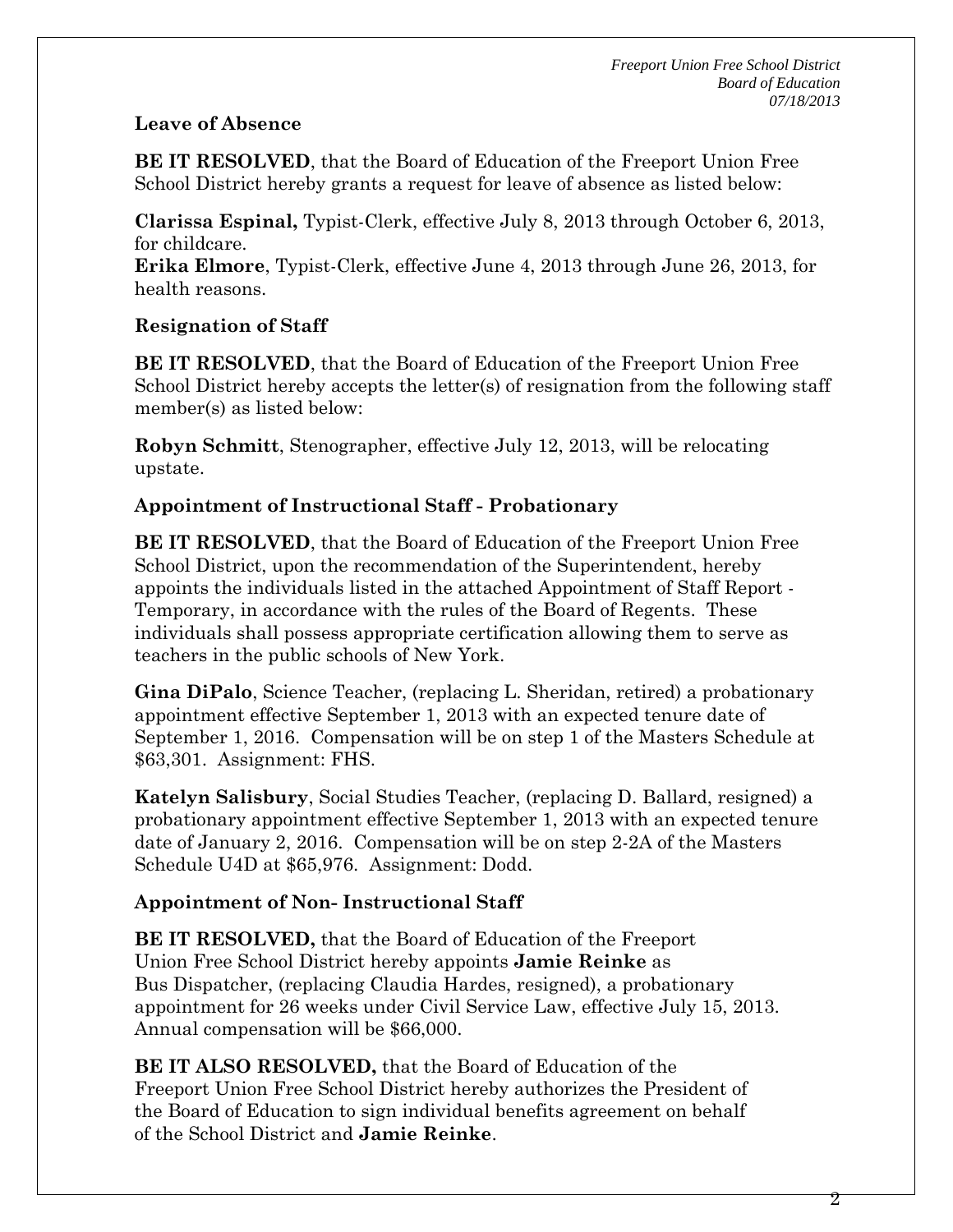*Freeport Union Free School District Board of Education 07/18/2013* 

## **Approval of ESL Summer Project Based Learning Academy**

**BE IT RESOLVED**, that the Board of Education of the Freeport Union Free School District, upon the recommendation of the Superintendent, hereby appoints the individuals listed in accordance with the rules of the Board of Regents. These individuals shall possess appropriate certification allowing them to serve as teachers in the public schools of New York, from July 1, 2013 through July 25, 2013, for 61 hours, at the rate of \$51.93 per hour.

| Melissa Pfeiffer            | \$3167.73 |
|-----------------------------|-----------|
| Josephine Velez             | \$3167.73 |
| Donna Rusinek               | \$3167.73 |
| Gabriella Farruggio         | \$3167.73 |
| Luz Fernandez               | \$3167.73 |
| Mauricio Riveros Villanueva | \$3167.73 |
| Dulce Rosario               | \$3167.73 |
| Pauline Craig               | \$3167.73 |

## **Appointment of Summer Academy of the Arts/Enrichment Staff**

**BE IT RESOLVED**, that the Board of Education of the Freeport Union Free School District, upon the recommendation of the Superintendent, hereby appoints the individuals listed in accordance with the rules of the Board of Regents. These individuals shall possess appropriate certification allowing them to serve as teachers in the public schools of New York

| <b>Name</b>               | <b>Position</b>     | <b>Salary</b> |
|---------------------------|---------------------|---------------|
| Ruth Breidenbach          | Teacher/Coordinator | \$4,933.35    |
| <b>Karen Lettsome</b>     | Teacher             | \$3,946.68    |
| Michael Young             | Teacher             | \$3,946.68    |
| Shanequa Thompson         | Teacher             | \$3,946.68    |
| Ronald Federici           | Teacher             | \$3,946.68    |
| <b>Adam Rubin</b>         | Teacher             | \$3,946.68    |
| Catherine Beck            | Teacher             | \$3,946.68    |
| Jennifer Skelly           | Teacher             | \$3,946.68    |
| <b>Talonda Thomas</b>     | Teacher             | \$3,946.68    |
| <b>Shannon Abramovitz</b> | Teacher             | \$3,946.68    |
| <b>Geraldine LaPenne</b>  | Teacher             | \$3,946.68    |
| Jeannie Rodriguez         | Teacher             | \$3,946.68    |
| Vida Brizill              | TA 1:1              | \$1,038.92    |
| Alcita Zellner            | TA 1:1              | \$1,038.92    |
| <b>Agnes Ford-Burgess</b> | <b>Nurse</b>        | \$3,015.68    |

## **Approval of Summer School Staff**

**BE IT RESOLVED**, that the Board of Education of the Freeport Union Free School District, upon the recommendation of the Superintendent, hereby approves the individual clerical and security staff listed below for the Secondary Summer School Program.

3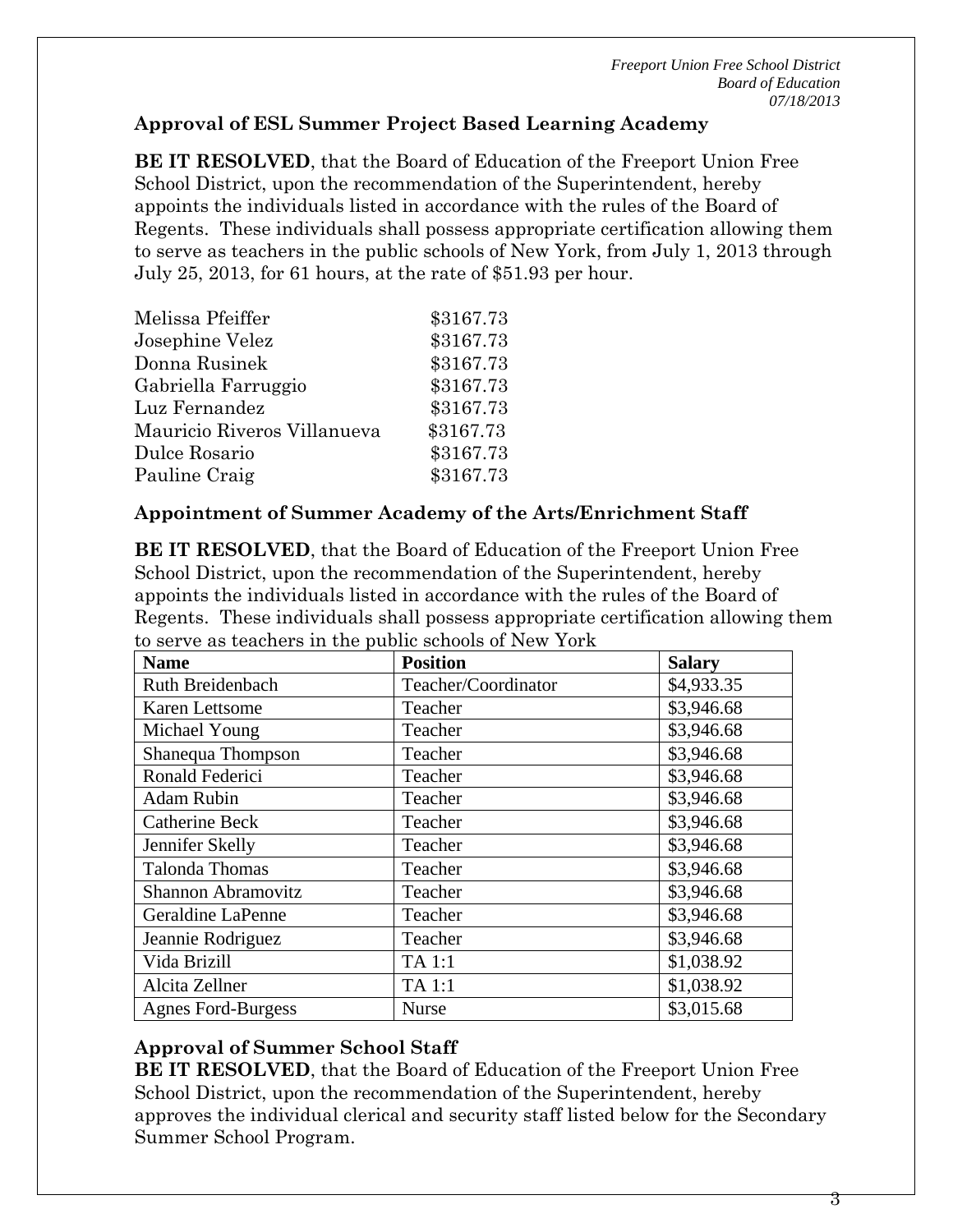| Ein       | Mindy         | Clerical | \$2,604.80 |
|-----------|---------------|----------|------------|
| Zambrano  | Thelma        | Clerical | \$2,604.80 |
|           |               |          |            |
| Armstrong | Demetrius     | Security | Hrly.      |
| Beckett   | Peggy         | Security | Hrly.      |
| Bradshaw  | Shawan        | Security | Hrly.      |
| Bratcher  | Michael       | Security | Hrly.      |
| Creighton | Nyron         | Security | Hrly.      |
| Floyd     | <b>Brenda</b> | Security | Hrly.      |
| Hall      | Robert        | Security | Hrly.      |
| Jefferson | Rick          | Security | Hrly.      |
| Lester    | Arthur        | Security | Hrly.      |
| Sorto     | Henry         | Security | Hrly.      |
| Taylor    | David         | Security | Hrly.      |
| Harris    | Cornelia      | Security | Hrly.      |

## **Acceptance of a Change of Retirement Date**

**BE IT RESOLVED**, that the Board of Education of the Freeport Union Free School District, upon the request of Sheila Walsh, hereby rescinds its prior resolution accepting the resignation for the purposes of retirement of Ms. Walsh effective July 31, 2013, and accepts her resignation, for the purpose of retirement, effective July 30, 2013.

### **Abolishment and Title Change of a Position**

**BE IT RESOLVED**, by the Board of Education of the Freeport Union Free School District that the position of Director of Magnet Programs and Grants is abolished effective immediately.

**WHEREAS,** for reasons of economy and reorganization, the Board of Education of the Freeport Union Free School District (hereinafter "Board") has received a recommendation from the Superintendent to change the title of the position of Director of Adult and Community Education to Director of Adult, Community Education, and Grant Funded Programs, and

**WHEREAS**, said recommendation has been occasioned as a result of the abolition of the position of Director of Magnet Programs and Grants, certain of the duties of which will be assigned to the incumbent of the position of Director of Adult and Community Education, and

**WHEREAS,** the Board has determined that it is in the best interest of the District to approve and implement the recommendation of the Superintendent, and to change the title of the position of Director of Adult and Community Education to Director of Adult, Community Education, and Grant Funded Programs to accurately reflect the duties of the incumbent of said position, and

4